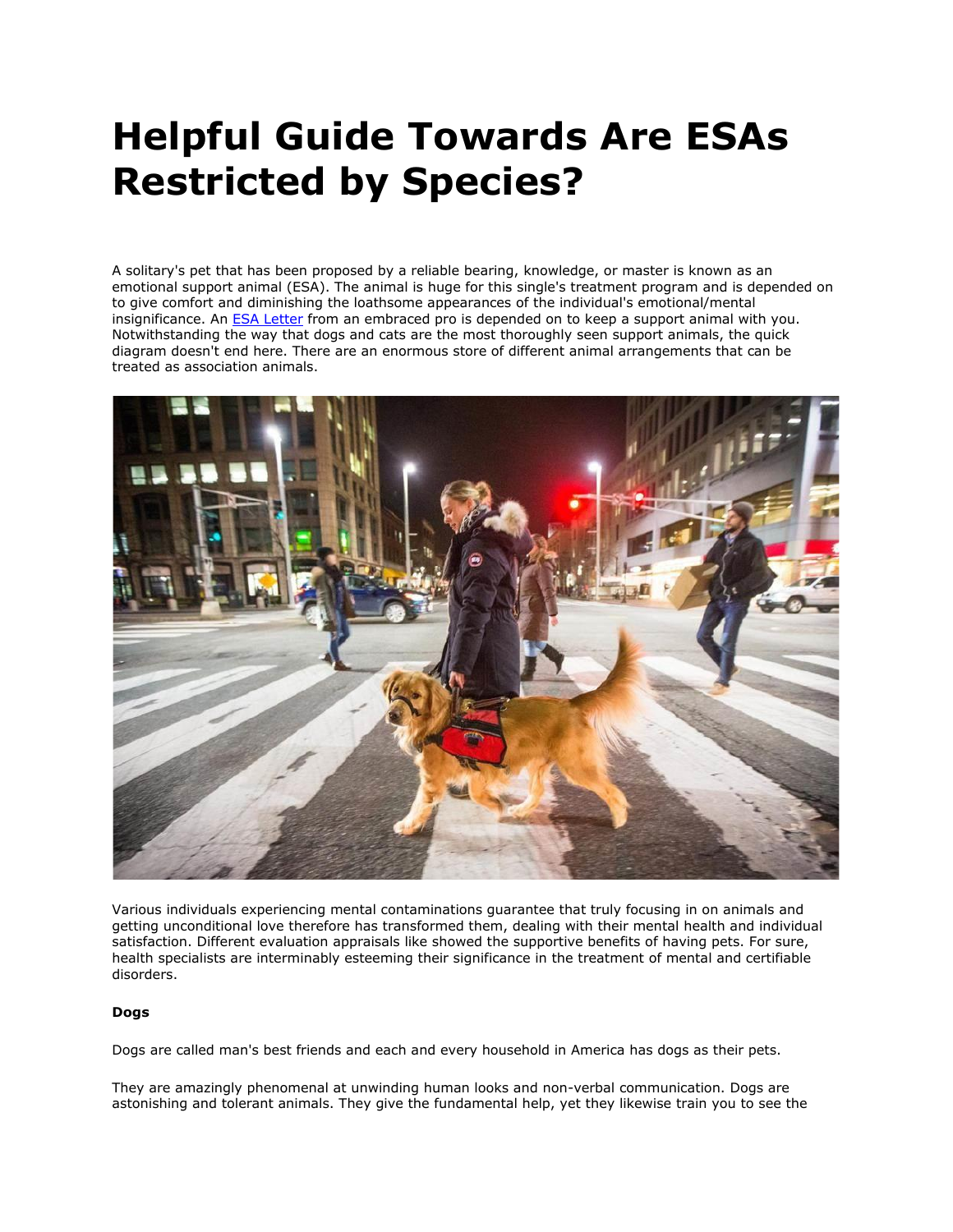worth all through typical step by step presence and other clearly pointless subtleties and minutes. Dogs can fill different necessities being emotional support animals. An ESA dog having an [emotional support dog](https://myesaletter.net/)  [letter](https://myesaletter.net/) can be utilized for diminishing travel stress/anxiety in air terminals, to diminish post-war injury, in schools and colleges to assist understudies with loosening up during tests, for patients recuperating from an astonishing mishap or catastrophe.

## **Cats**

Persevering through you have a cat, you will vouch for how cats are unfathomably venerating animals. While cats could have a bleak demeanor occasionally, they, similar to dogs, love their proprietors unconditionally.

Cats are the second most standard support animals after dogs. Their upkeep isn't hard, they can be kept in a little space. They are cuddly animals and at whatever point you feel deterred your cat will come and sit in your lap helping in edifying your demeanor.

## **Rabbits**

What is the most extraordinary thing about having a rabbit as an emotional support animal? They are held and quiet animals. They're uncommonly simple to instruct, and two or three rabbits could truly figure out a respectable technique for coming when called, so they'd make outstanding friends.

Rabbits are wavering for townhouse living since they are astoundingly peaceful. Your neighbors will not be affected with the way that you have an animal. Rabbits are other than evidently warm, which will assist you with holding with them.

Persevering through you have anxiety or depression and puzzle about regardless of whether to go out in any open spot with a talking dog, however yet need a delicate and cuddly friend, a rabbit might be the best reaction for you.

#### **Horse**

On the off chance that you have watched films like "Soul" or "Dull Beauty" automatically you should be particularly added to ponies. Ponies are all things considered supportive, which further develops it to remain mindful of them in your yard. To keep a standard-sized horse, notwithstanding, you will require a huge spot. Getting through that you have a little spot, you could get a small pony as your Emotional support animal. Your heading or master will issue an [esa letter for housing](https://myesaletter.net/) that will permit you to keep your ESA with you in your home. Your landlord could expect that letter getting through there is a "no pets" procedure there.

#### **Parrots**

Inferable from their tendency of duplicating human voices, parrots are stunning support animals. They have vast assets and can see when their proprietor is miserable, ended, or enraged. They are especially delicate and give you affiliation when you are far away from each and every other individual. ESA parrots are composed such a ton of that they can facilitate anxiety or mental episodes by saying phrases that are told to them. They can go with you to a close by improvement, corner shop, and any open spot since they are very simple to carry. They don't need beast space, fundamentally a fair size keep is enough for them. They require little idea and you don't need to stress over their litter boxes since they eat and go to the latrine in their forte.

# **Snakes**

Disregarding the way in which they are not the most cuddly pets, different people have seen that their snakes are marvelous at giving emotional support. Snakes are not just perpetually quiet pets that could give a quieting presence, yet they are in like way hypoallergenic, settling on them an optimal decision for people with responsive characteristics yet they are a piece hard to get [emotional support animal letter](https://myesaletter.net/) thinking about their wild nature. As required, snakes can be conveyed into public spaces and shared housing.